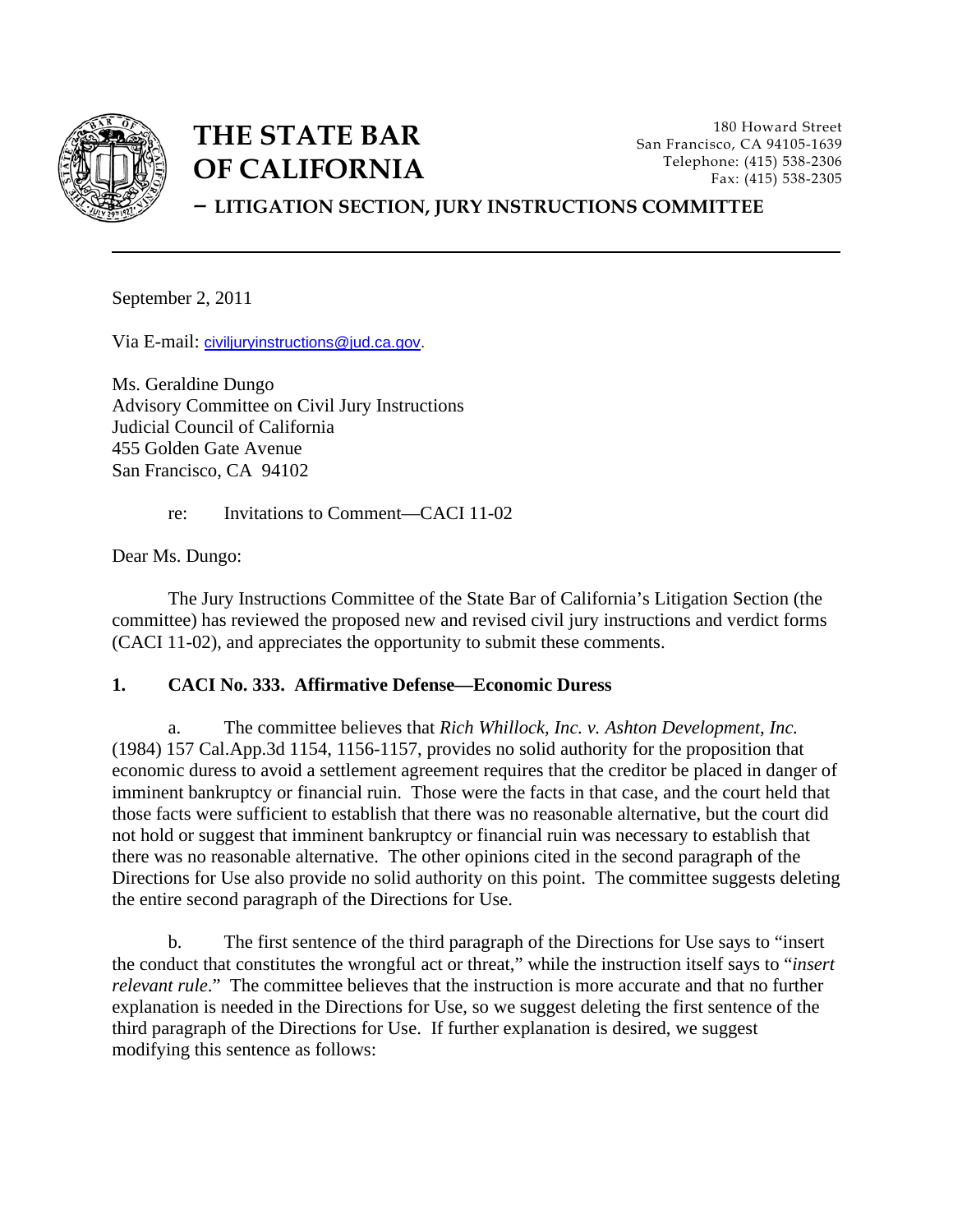In the next-to-last paragraph, insert the conduct that constitutes the wrongful act or threat-state the rule that makes the alleged conduct wrongful.

 c. The second sentence of the third paragraph of the Directions for Use states, "The conduct must be something more than the breach or threatened breach of the contract itself." The committee believes that the reference to "the contract itself" is mistaken. The "contract" in the instruction is the contract that the plaintiff seeks to enforce and that the defendant claims was entered into under duress. The defendant would not claim that the breach or threatened breach of that contract forced the defendant to enter into that same contract. Instead, the contract referenced in *River Bank America v. Diller* (1995) 38 Cal.App.4th 1400, 1425 ("It is not duress . . . to take a different view of contract rights, even though mistaken, from that of the other contracting party, and it is not duress to refuse, in good faith, to proceed with a contract, even though such refusal might later be found to be wrong.") must be some preexisting contract different from the contract that the plaintiff is seeking to enforce.

 Moreover, the breach or threatened breach of a contract can constitute duress, as in *Rich Whillock, Inc. v. Ashton Development*, *supra*, 157 Cal.App.3d 1154, where the general contractor in bad faith refused to pay the contract price.

 The language from *River Bank America* quoted above is quoted in the Sources and Authority and is self-explanatory, so the committee believes that an explanation in the Directions for Use is unnecessary. We also believe that the second sentence of the third paragraph of the Directions for Use is inaccurate, as stated above, so we suggest deleting this sentence.

 d. The committee believes that the statement in the third sentence of the third paragraph of the Directions that there is no economic duress if the person has "an adequate legal remedy" is not helpful and is potentially misleading without further explanation. We believe that "an adequate legal remedy" in this context simply refers to the existence of a "reasonable alternative," the language used in the instruction. But "an adequate legal remedy" can have other meanings in other contexts. For example, the subcontractor in *Rich & Whillock* arguably had an adequate legal remedy by way of a legal action to recover the full payment that indisputably was due, unless that remedy was inadequate because the subcontractor would have been ruined financially meanwhile. If the lack of a reasonable alternative is what makes the legal remedy inadequate and gives rise to duress, the reference to "an adequate legal remedy" does not help to explain the use of this instruction. Accordingly, we suggest deleting this sentence and deleting the entire third paragraph of the Directions for Use.

 e. The committee suggests deleting the second sentence of the quotation from *River Bank America v. Diller* (1995) 38 Cal.App.4th 1400, 1425, in the first new bullet point in the Sources and Authority because we believe that this language is unhelpful without further explanation, as stated above.

## **2. CACI No. 408. Primary Assumption of Risk—Liability of Coparticipant in Sport or Other Activity**

Agree.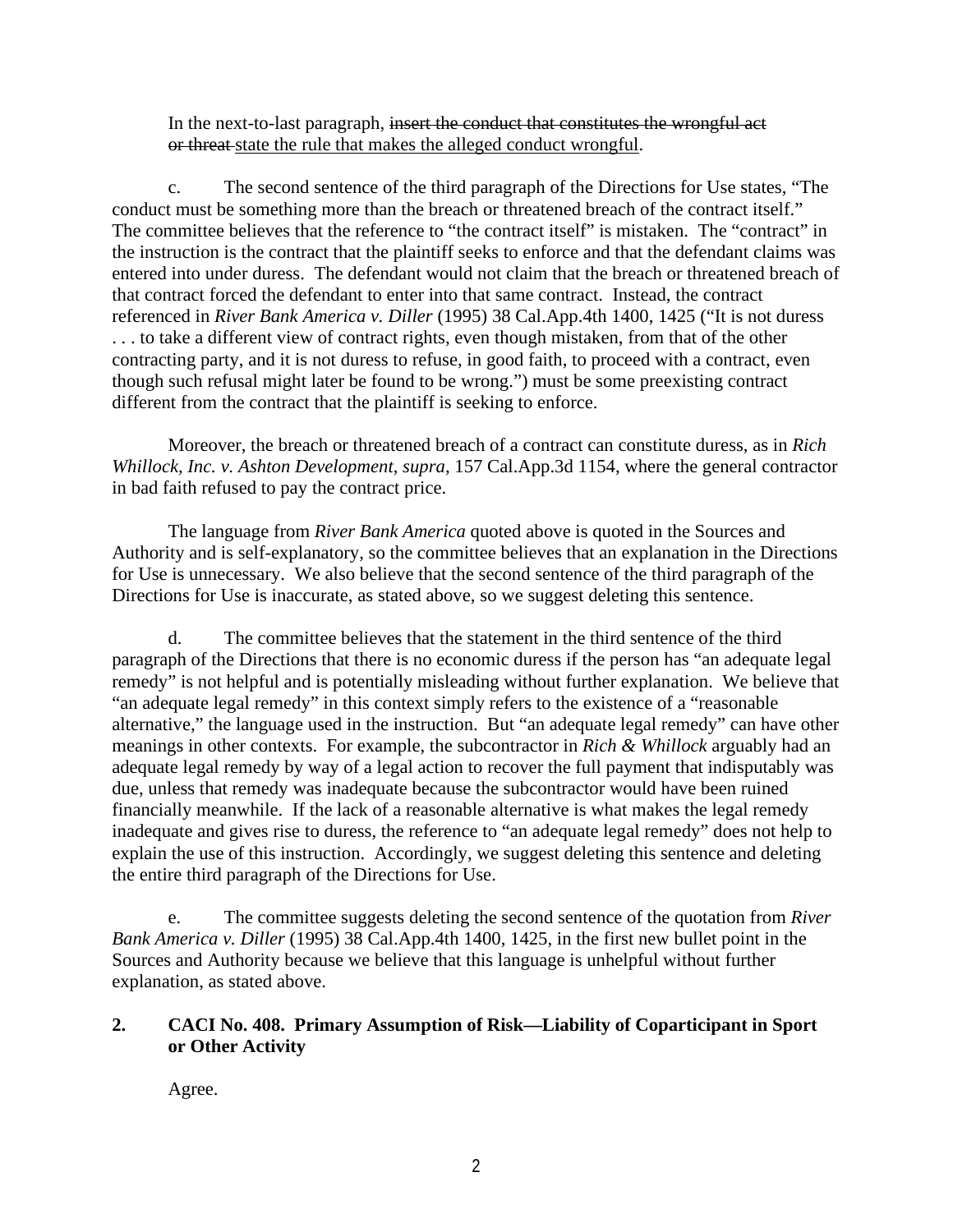#### **3. CACI No. 451. Affirmative Defense—Contractual Assumption of Risk**

a. The committee believes that the instruction should state that a release (i.e., a contractual assumption of risk) is invalid not only if the defendant was grossly negligent but also if the defendant intentionally harmed the plaintiff. Civil Code section 1668 invalidates any contract exempting a person from liability for "willful injury." We suggest adding "or intentionally harmed [*name of plaintiff*]" at the end of the first paragraph of the instruction and adding "or acted intentionally to harm [*name of plaintiff*]" after the words "grossly negligent" in the first line of the third paragraph of the instruction.

We also suggest adding "or the defendant intentionally harmed the plaintiff" at the end of the first sentence of the third paragraph of the Directions for Use and adding Civil Code section 1668 to the Sources and Authority.

 b. The second sentence of the third paragraph of the Directions for Use is confusing. We believe that the point is that primary assumption of risk may apply if an inherently dangerous sport or activity is involved, not that the doctrine may apply if the defendant was grossly negligent and an inherently dangerous sport or activity is involved. We suggest that this sentence be clarified or deleted.

## **4. CACI No. 453. Injury Incurred in Course of Rescue**

Agree.

## **5. CACI No. 518. Medical Malpractice: Res Ipsa Loquitur**

This committee commented on the proposed revisions to CACI No. 417 on res ipsa loquitur in regular negligence cases in the spring (CACI 11-01). Some of the proposed revisions later were revised in response to comments, but we had no opportunity to comment on those later revisions. Those same revisions are now reflected in the proposed revisions to CACI No. 518. Our comments on these proposed revisions also apply to similar language in CACI No. 417.

 Res ipsa loquitur is a presumption affecting the burden of producing evidence. (Evid. Code, § 646, subd. (b).) The effect of such a presumption, if established, is that the jury must find that the presumed fact is true if the defendant fails to present evidence to the contrary. (*Id.*, § 604.) If the defendant presents rebuttal evidence, the presumption drops from the case and the jury must decide the existence or nonexistence of the presumed fact without regard to the presumption. (*Ibid.*)

 The res ipsa loquitur presumption is established if the three conditions listed in the instruction exist. (*Brown v. Poway Unified School Dist.* (1993) 4 Cal.4th 820, 825-826.) Whether those conditions exist is a question of fact for the jury unless the evidence supports only one conclusion as a matter of law. (*Newing v. Cheatam* (1975) 15 Cal.3d 351, 359, 362-364.) If the jury finds that the three conditions exist, the jury must find that the defendant's negligence was a proximate cause of the occurrence (*Brown*, *supra*, at p. 826), unless the defendant presents evidence that would support a contrary finding (Evid. Code, § 646, subd. (c)). If the defendant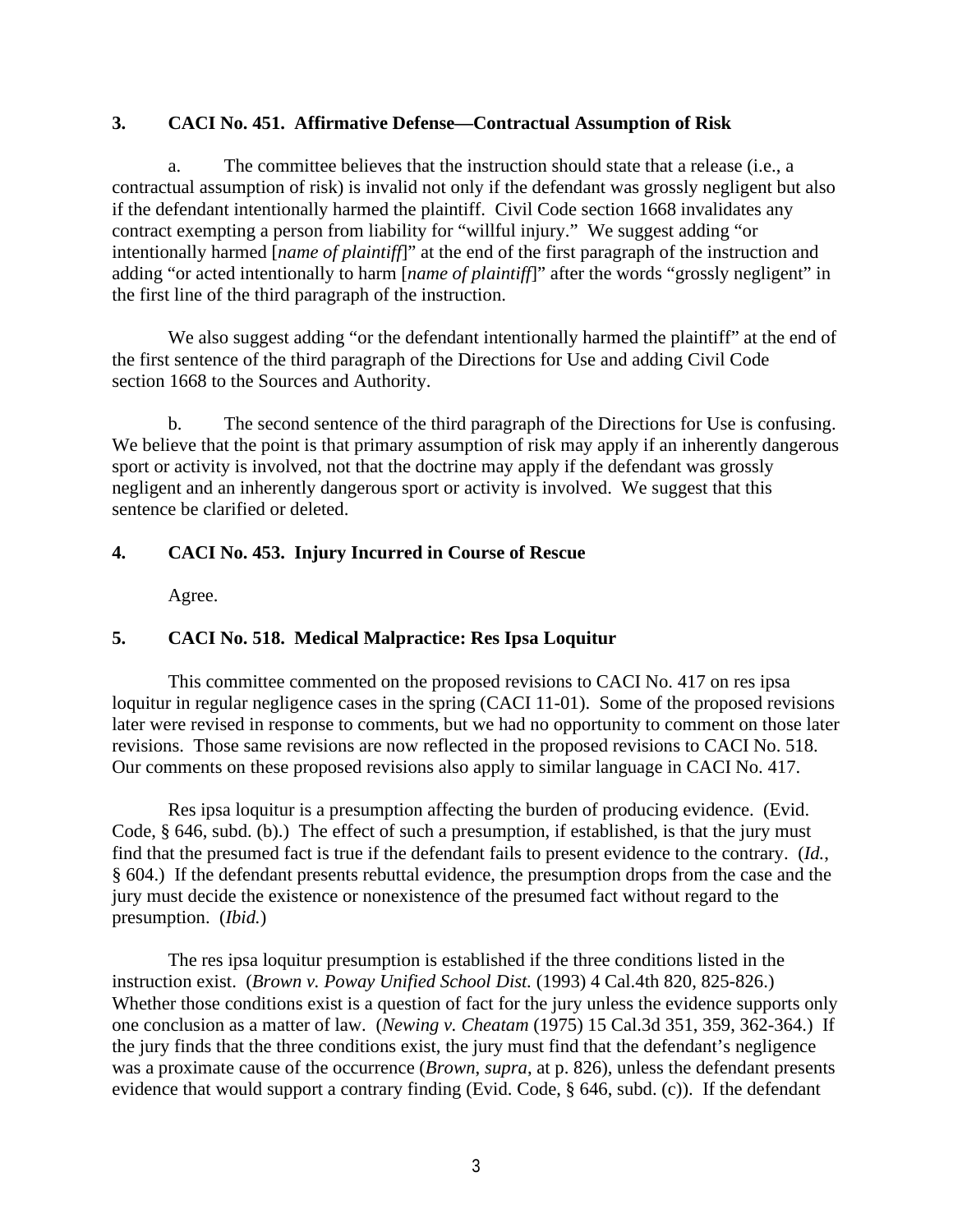presents such evidence, (1) the jury must decide whether the presumed facts are true by weighing the evidence without regard to the presumption (*Brown*, *supra*, at p. 826), and (2) the jury, upon request, must be instructed in accordance with Evidence Code section 646, subdivision (c).

a. We stated in our prior comments that CACI No. 417 is appropriate only if the defendant presents evidence to rebut the presumption that the defendant's negligence caused the plaintiff's harm. The same is true of CACI No. 518. Both instructions state that if the jury finds that the three conditions are established, the jury may, but is not required to, find that the defendant was negligent or that the defendant's negligence was a substantial factor in causing the plaintiff's harm. This is correct only if the defendant presented rebuttal evidence. (Evid. Code, § 646, subd. (c) & (c)(1).) Absent rebuttal evidence, the jury should be instructed that if it finds that the three conditions are established, it must find that the defendant's negligence was a proximate cause of the occurrence.**[1](#page-3-0)** (*Brown v. Poway Unified School Dist.* (1993) 4 Cal.4th at p. 826; Evid. Code, § 604; Cal. Law Revision Com. com., 29B West's Ann. Evid. Code (1995 ed.) foll. § 646, pp. 200-201.) The Directions for Use for both instructions should clearly state that the instructions are proper only if the court finds that the defendant presented rebuttal evidence sufficient to support a finding that the defendant was not negligent or that the defendant's negligence was not a proximate cause of the occurrence.

 b. The second and third sentences of the final paragraph of both instructions are mandated by Evidence Code section 646, subdivision (c)(2) if the defendant presented rebuttal evidence (which is the only situation in which this these instructions should be given). This language is mandatory, not optional, and should not be bracketed. The first sentence of those paragraphs, stating that the defendant presented evidence that would support a finding that the defendant was not negligent or that the defendant's negligence was not a proximate cause, does not belong in these instructions because the court decides whether there is sufficient rebuttal evidence, and to instruct the jury on this would only add to the confusion and would be of no benefit. We therefore suggest removing the brackets on the final paragraph of the instructions and deleting the first sentence of that paragraph.

c. The second paragraph of the Directions for Use refers to the second paragraph of the instruction, the point of which is that even if the jury finds that the plaintiff fails to establish the three conditions for res ipsa loquitur, the jury may find based on its consideration of all of the evidence (not only the evidence presented in support of the three conditions) that the defendant was negligent.**[2](#page-3-1)**

<span id="page-3-0"></span><sup>&</sup>lt;sup>1</sup> The proposed third paragraph of the Directions for Use in CACI No. 518 states that the jury *must* find that the defendant's negligence was a proximate cause of the occurrence if it finds that the three conditions are satisfied and the defendant presents no rebuttal evidence. This is correct (Evid. Code, § 604), and it shows that this instruction, which includes the statement that the jury *may or may not* find that the defendant's negligence was a proximate cause, is not appropriate in those circumstances but instead is appropriate only if the defendant presented rebuttal evidence. The Directions for Use should clearly say so.

<span id="page-3-1"></span><sup>&</sup>lt;sup>2</sup> This is so regardless of whether the defendant presented rebuttal evidence, which suggests that a separate instruction would be helpful for the situation where the defendant presented no rebuttal evidence.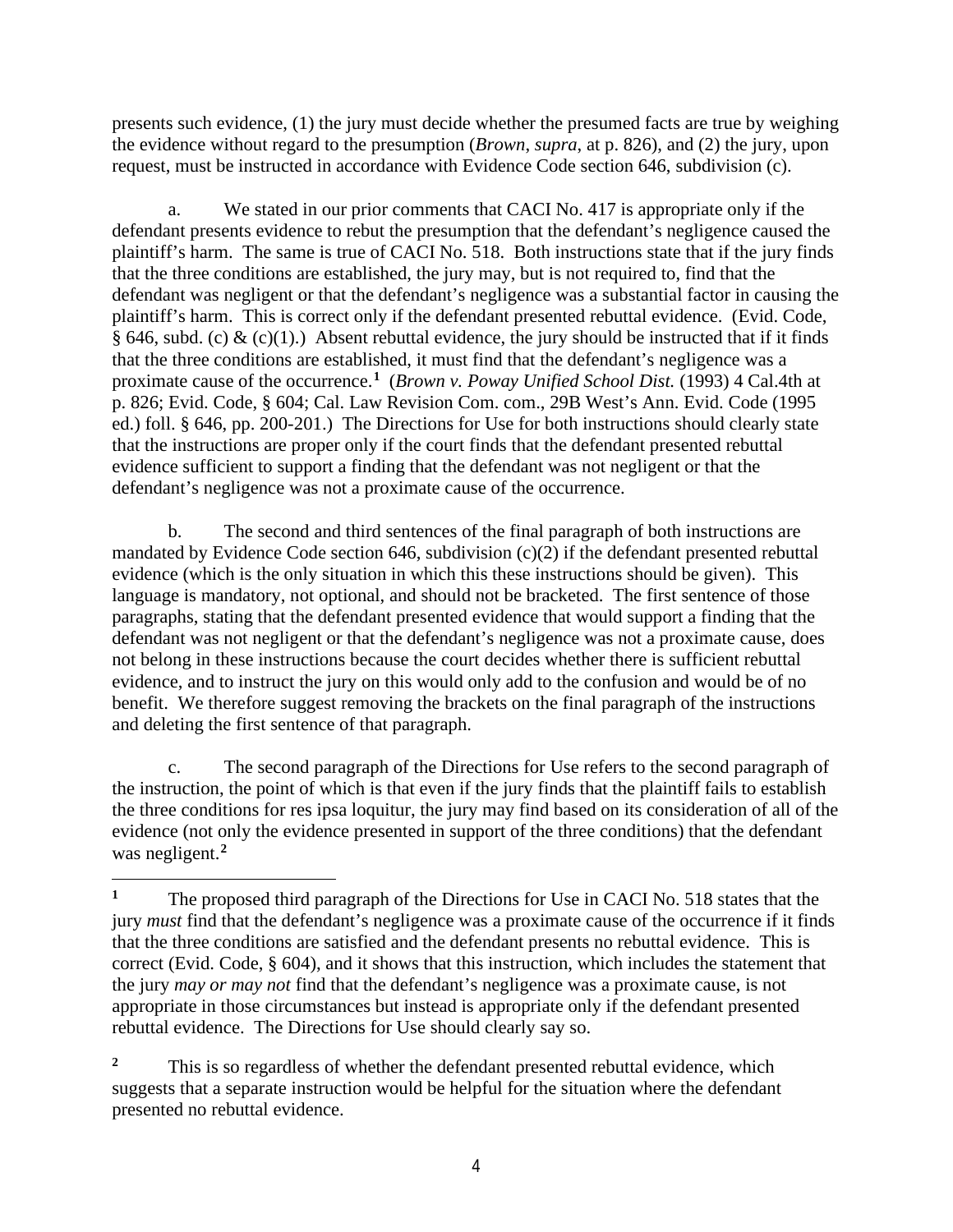"An inference of negligence may well be warranted from all of the evidence in the case even though the plaintiff fails to establish all the elements of res ipsa loquitur. See Prosser, Res Ipsa Loquitur: A Reply to Professor Carpenter, 10 So.Cal.L.Rev. 459 (1937). In appropriate cases, therefore, the jury may be instructed that, even though it does not find that the facts giving rise to the presumption have been proved by a preponderance of the evidence, it may nevertheless find the defendant negligent if it concludes from a consideration of all the evidence that it is more probable than not that the defendant was negligent. Such an instruction would be appropriate, for example, in a case where there was evidence of the defendant's negligence apart from the evidence going to the elements of the res ipsa loquitur doctrine." (Cal. Law Revision Com. com., 29B West's Ann. Evid. Code (1995 ed.) foll. § 646, p. 199, quoted in part in *Howe v. Seven Forty Two Co., Inc.* (2010) 189 Cal.App.4th 1155, 1163.)

Accordingly, the committee suggests modifying the second paragraph of the Directions for Use as follows:

The second paragraph explains that even if the plaintiff fails to establish res ipsa loquitur as a presumption, the jury may still find for the plaintiff if it finds the plaintiff's evidence presented in support of res ipsa loquitur more persuasive than the defendant's evidence based on its consideration of all of the evidence that the defendant was negligent. (See *Howe v. Seven Forty Two Co., Inc.* (2010) 189 Cal.App.4th 1155, 1163-1164.)

#### **6. CACI No. 2021. Private Nuisance—Essential Factual Elements**

Agree.

## **7. CACI No. 2508. Failure to File Timely Administrative Complaint—Plaintiff Alleges Continuing Violation**

a. The committee agrees that it is appropriate to briefly explain the continuing violation in the instruction. We suggest modifying the instruction for greater clarity. First, we would move the sentence "[*Name of plaintiff*] filed a complaint with the DFEH on [*date*]." from the beginning of the second paragraph to the end of the first paragraph. Second, we would modify the rest of the second paragraph of the instruction as follows:

[*Name of defendant*] claims that its alleged unlawful practice that triggered the requirement to file a complaint occurred no later than [*date more than one year before DFEH complaint was filed*]. [*Name of plaintiff*] claims that the complaint was timely filed because [*name of defendant*]'s unlawful practice was a continuing violation so that the requirement to file a complaint was triggered no earlier than [*date less than one year before DFEH complaint was filed*] course of conduct and some of the conduct occurred within one year before the date on which [*name of plaintiff*] filed [his/her] complaint with the DFEH. [*Name of plaintiff*]'s complaint was timely filed with respect to all of the alleged unlawful acts if those acts constitute a continuing course of conduct.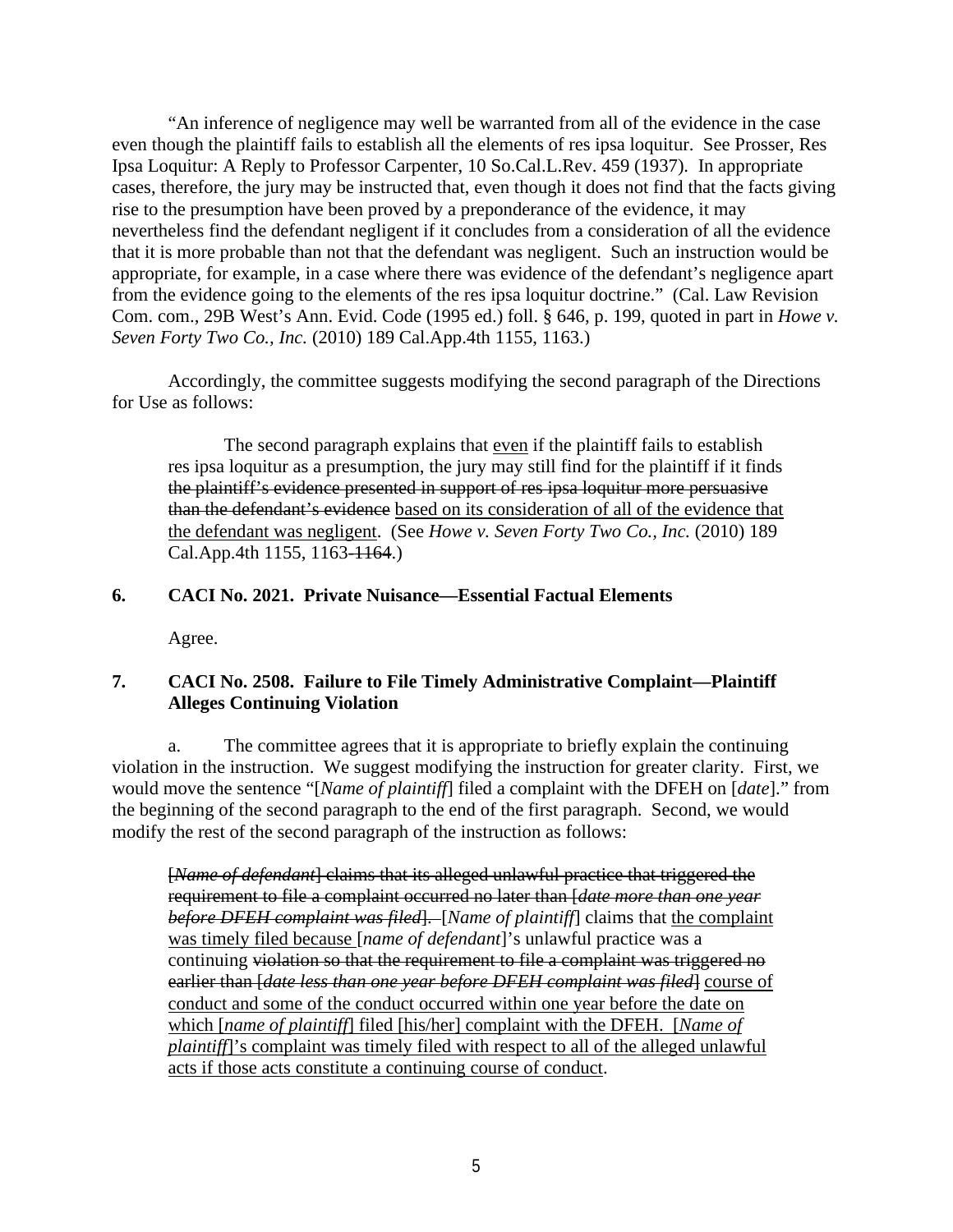b. In light of the newly defined term "DFEH," "department" in the first enumerated element of the instruction should be changed to "DFEH."

#### **8. CACI No. 2526. Affirmative Defense—Avoidable Consequences Doctrine (Sexual Harassment by a Supervisor)**

Agree.

## **9. CACI No. 2804: Removal or Noninstallation of Power Press Guards— Essential Factual Elements**

Agree.

## **10. CACI No. 3009: Local Governmental Liability—Failure to Train— Essential Factual Elements**

a. Deliberate indifference is shown if the defendant actually knew or it should have been obvious that its inadequate training program was likely to result in the deprivation of a constitutional right. (*Connick v. Thompson* (2011) 131 S.Ct. 1350, 1360.) The second element of the existing instruction accurately states this rule. *Connick* states that a pattern of similar constitutional violations by untrained employees ordinarily is necessary to establish that the defendant had the required knowledge or had "constructive notice" (i.e., that it should have been obvious). (*Ibid.*) Thus, in the language of the second element of the instruction, such a pattern ordinarily is necessary to establish either that the defendant "knew" or that "it should have been obvious to it."

The proposed revision inserts "because of a pattern of similar violations" so that it modifies "knew" but does not modify "it should have been obvious to it." The committee believes that this is incorrect because a pattern of similar violations ordinarily is necessary for either "knew" or "obvious." Also, the revised instruction brackets "or it should have been obvious to it," making this optional language, but we believe that "obvious" should always be instructed as an alternative to "knew" and that this language in the instruction should not be optional.

The committee suggests modifying the second element of the instruction as follows:

That [because of a pattern of similar violations,] [*name of local governmental entity*] knew because of a pattern of similar violations. Full, or it should have been obvious to it,] that the inadequate training program was likely to result in a deprivation of the right [*specify right violated*];

 b. The Directions for Use should be revised to state that the bracketed language "[because of a pattern of similar violations]" should be deleted only if the court finds that the evidence would support a finding of deliberate indifference absent a pattern of similar violations.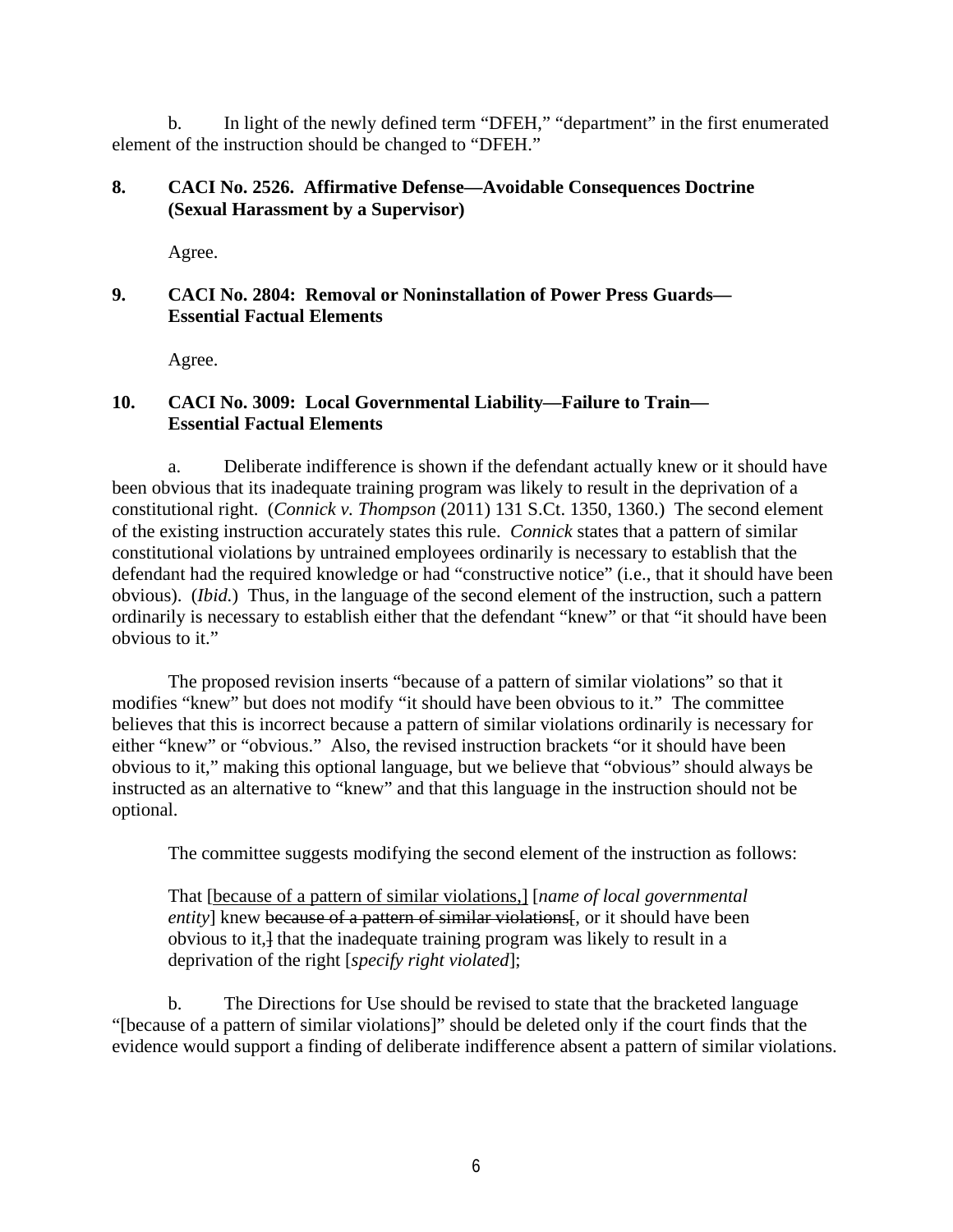## **11. CACI No. 3017: Supervisor Liability for Acts of Subordinates**

Agree.

## **12. CACI No. 3712. Joint Ventures**

 The second paragraph of the Directions for Use explains how to modify the instruction if the joint venture was for a noncommercial purpose. The committee believes that more guidance should be provided on how to modify the instruction in those circumstances. *Shook v. Beals* (1950) 96 Cal.App.2d 963, 970, refers to a "common purpose" in a noncommercial joint undertaking. We believe that similar general language should be used in the instruction. Accordingly, we suggest that the second paragraph of the Directions for Use be modified as follows:

If there is no commercial purpose to the venture, this instruction may be modified as follows:

(i) by deleting elements 2 and 4, which do not apply to a noncommercial enterprise. Also modify elements 1 and 3 to substitute another word for "business" depending on the kind of activity involved.;

 (ii) by changing element 1, substituting for "business undertaking" the phrase "common purpose or objective"; and

 (iii) by changing element 3, substituting for "the business" the phrase "common undertaking."

(See *Shook v. Beals* (1950), 96 Cal.App.2d 963, 969-970 [217 P.2d 56]; see also *Jeld-Wen, Inc. v. Superior Court* (2005) 131 Cal.App.4th 853, 872 [32 Cal.Rptr.3d 351].)

#### **13. VF-4200. Termination for Failure to Pay Rent—Essential Factual Elements**

 Question 4 in the proposed verdict form deviates from the instruction on which it is based, CACI No. 4200, by combining two elements—that the plaintiff was harmed and that the debtor's conduct was a substantial factor in causing harm—in one question. We believe that these two elements involve two distinct factual findings that should be separate in the verdict form. Accordingly, we suggest that question 4 be separated into two questions.

#### **14. VF-4201. Constructive Fraudulent Transfer**

a. Question 3 in the proposed verdict form deviates from the instruction on which it is based, CACI No. 4202, by combining the same two elements as above with respect to VF-4200. For the same reasons, we suggest that question 3 be separated into two questions.

 b. We believe that the jury would more readily comprehend question 3 if it were modified as follows: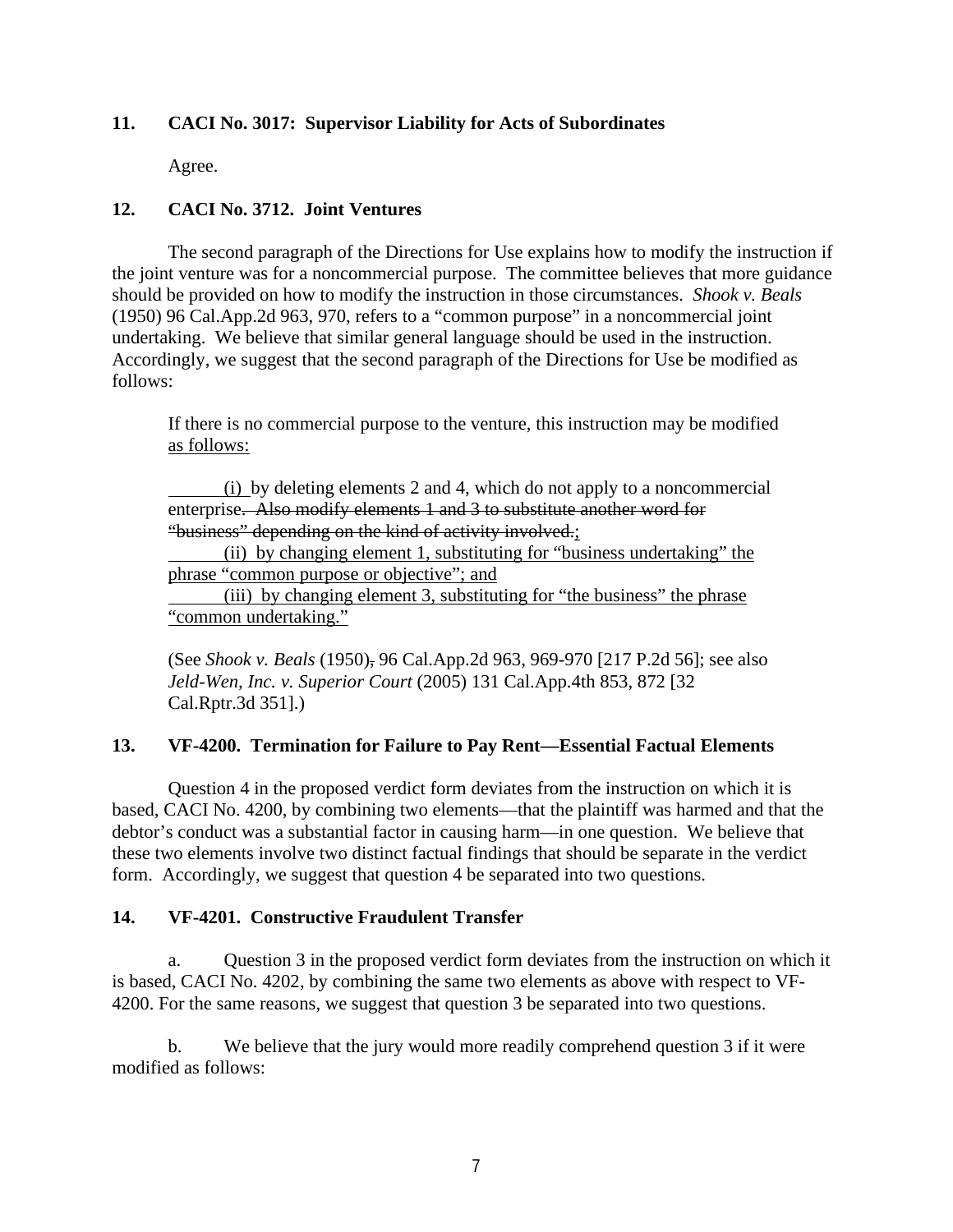Did [name of debtor] fail to receive a reasonably equivalent value in exchange for the [transfer/obligation]?

 In our view, a more straightforward question is more important than making the yes/no answers fall in line, and the jury will not be thrown off by a "no" answer to this question after previous "yes" answers because the verdict form tells the jury what to do in the event of either a "yes" or a "no" answer to this question.

#### **15. VF-4202. Constructive Fraudulent Transfer--Insolvency**

 Question 6 in the proposed verdict form deviates from the instruction on which it is based, CACI No. 4203, by combining the same two elements as above with respect to VF-4200 and VF-4201. For the same reasons, we suggest that question 6 be separated into two questions.

#### **16. CACI No. 4302: Termination for Failure to Pay Rent—Essential Factual Elements**

The committee agrees with the proposed revisions, except for the last sentence of the third paragraph of the Directions for Use. This sentence explains why language referring to the actual receipt of notice is omitted from the instruction. After the Directions for Use has stated the rule that compliance with the statutory requirements must be shown if the fact of receipt (or "service") is disputed, we believe that this additional step explaining why the language has been deleted from the instruction is unwarranted. We would delete this sentence.

## **17. CACI No. 4303: Sufficiency and Service of Notice of Termination for Failure to Pay Rent**

Same comment as in CACI No. 4202 above.

## **18. CACI No. 4328: Affirmative Defense—Tenant Was Victim of Domestic Violence, Sexual Assault, or Stalking**

a. According to Code of Civil Procedure section 1161.3, the prior act of domestic violence, sexual assault, or stalking must be documented in a court order or law enforcement report issued or written "within the last 180 days." (Code Civ. Proc., § 1161.3, subd. (a)(1)(A) & (B). This apparently means within 180 days before the termination of the tenancy (see *id.*, subd. (a)), which could be described as the end of the three-day notice period. Accordingly, the committee suggests modifying the second element as follows:

That the act[s] of [domestic violence/sexual assault/[or] stalking] [was/were] documented in a [court order/law enforcement report] [issued/written] within 180 days before the end of the three-day notice period;

 b. Subdivision (a) of the statute states that "a landlord shall not terminate a tenancy or fail to renew a tenancy based on . . ." the specified acts. The fourth element of the instruction states this requirement as follows: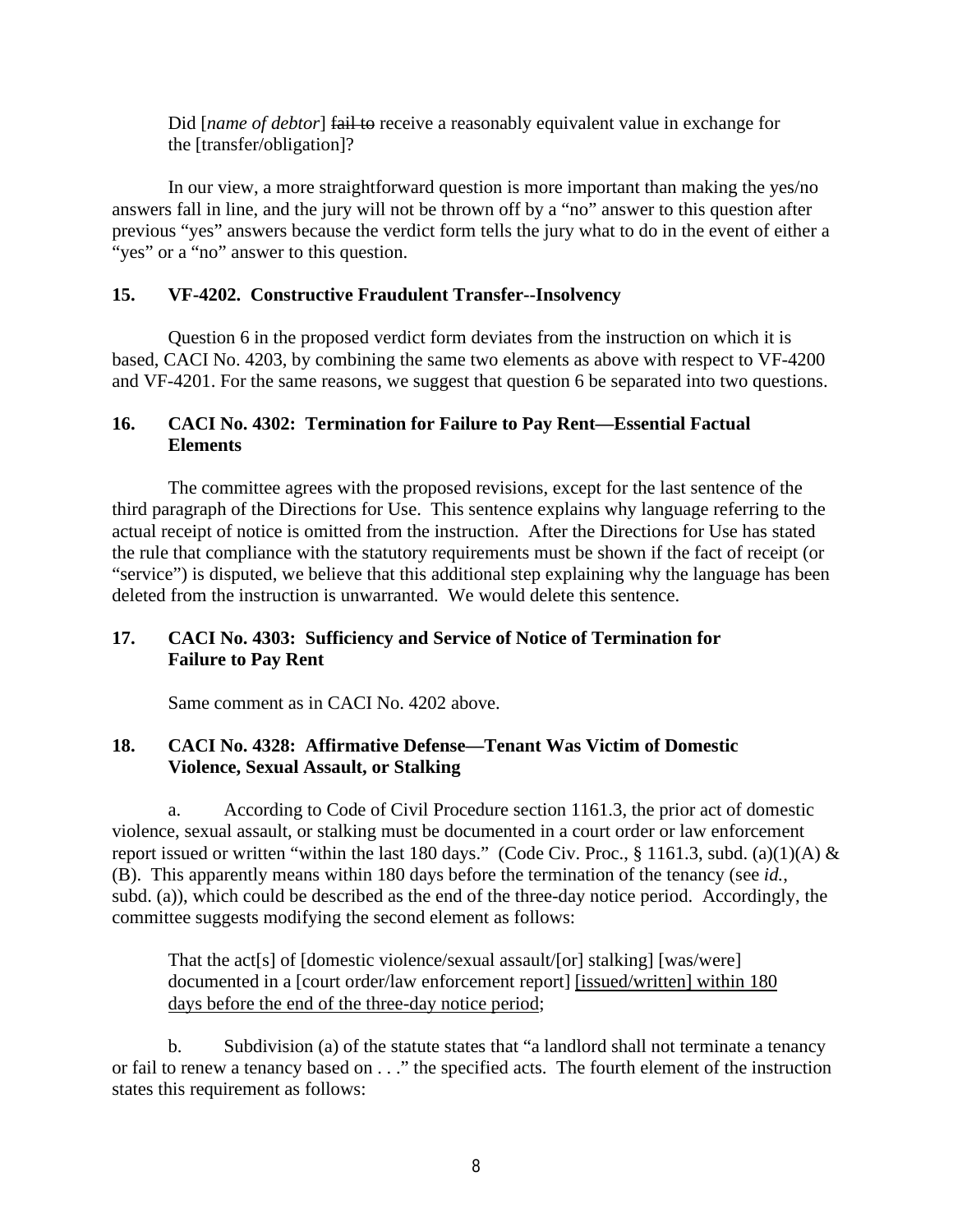That [*name of plaintiff*] filed this lawsuit because of the act[s] of domestic violence/sexual assault/[or] stalking].

The committee suggests that it would be more faithful to the statute to state not that the plaintiff filed the lawsuit because of the acts, but that the plaintiff sought to terminate the tenancy because of the acts. Accordingly, we suggest the following modifications:

That [*name of plaintiff*] filed this lawsuit served the three-day notice to pay rent or vacate the property because of the act[s] of domestic violence/sexual assault/[or] stalking].

c. The latter part of the instruction pertains to an exception allowing the landlord to terminate the tenancy in certain circumstances (Code Civ. Proc., § 1161.3, subd. (b)) even if the plaintiff establishes the elements of the affirmative defense. The first element in this part of the instruction states that the defendant "later" allowed the offender to visit the property. The committee believes that "later" in this context is potentially ambiguous as to later than what, and the latter part of the sentence explains that the defendant must have allowed the offender to visit the property after the police report or court order. We suggest deleting the word "later."

d. Code of Civil Procedure section 1161.3, subdivision  $(b)(1)(B)$  refers to the landlord's reasonable belief that the offender "poses a physical threat to other tenants, guests, invitees, or licensees, or to a tenant's right to quiet possession . . . ." The second option in the first element in the latter part of the instruction refers to a physical threat to persons, but omits any reference to a tenant's right to quiet possession. We note that the statute does not refer to merely a "threat" to a tenant's right of quiet possession, but to a "physical threat" to a tenant's right of quiet possession. We suggest that the second option in the first element be modified as follows:

[*Name of plaintiff*] reasonably believed that the presence of the person who committed the act[s] of [domestic violence/sexual assault/[or] stalking] posed a physical threat to other persons with a right to be on the property or to another tenant's right of quiet possession.

 e. The second element in the latter part of the instruction states that the defendant "previously gave at least three days' notice to [*name of defendant*] to correct this situation." The committee believes that "this situation" should be clarified and that the instruction should expressly state that the conduct described in the first element must have persisted for the landlord to establish this exception to the affirmative defense. We suggest the following modifications:

[*Name of plaintiff*] previously gave at least three days' notice to [*name of defendant*] to correct this the situation described immediately above, but the defendant failed to do so.